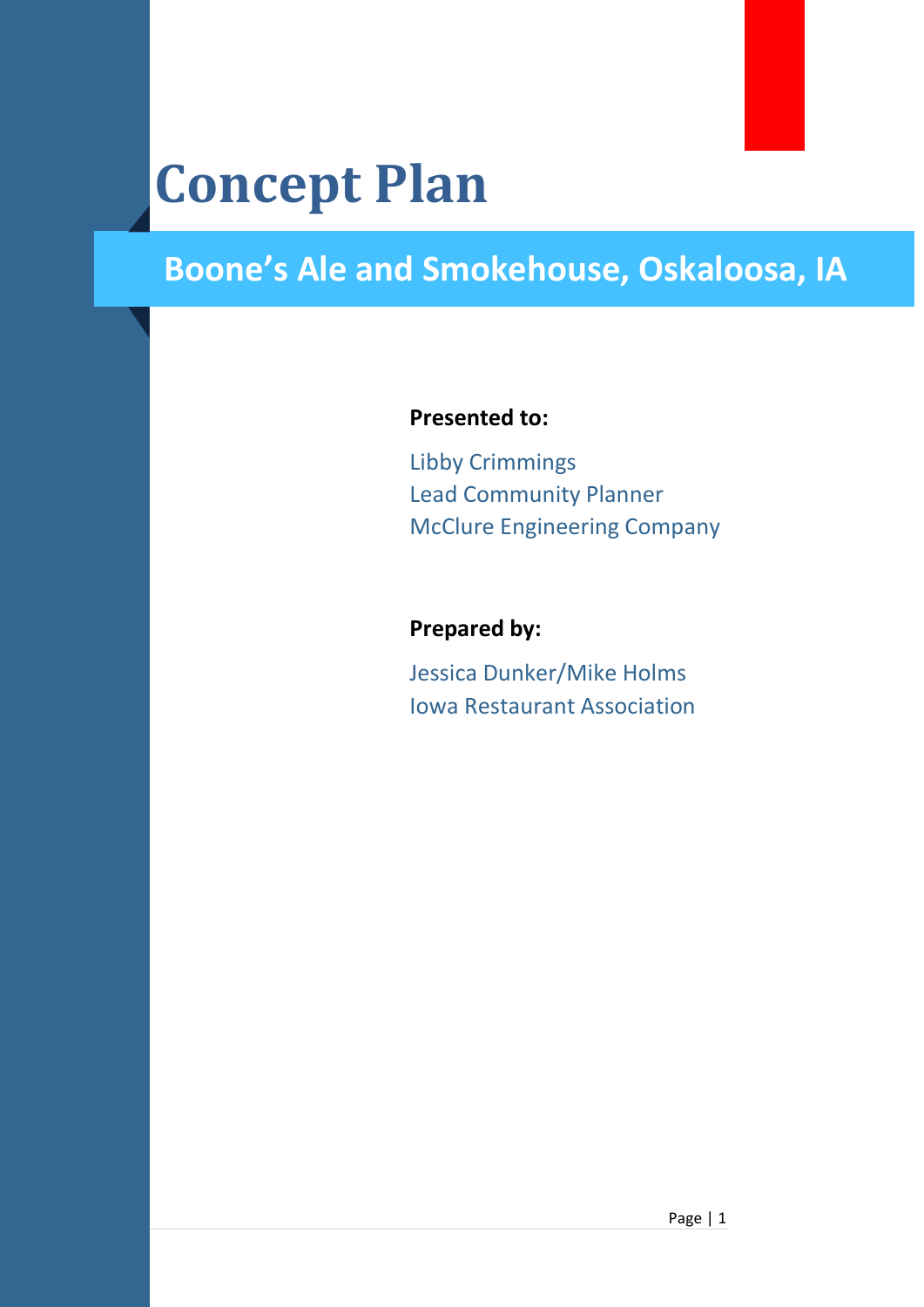In conjunction with the McClure Visioning Team, a group from the Iowa Restaurant Association reviewed Oskaloosa's current restaurant and tavern offerings, demographics, and market data to assess the potential for developing a new restaurant concept in the community's downtown. Based on that review, the Association team drafted a concept plan to help Oskaloosa recruit an independent owner/operator interested in creating a family-friendly sports bar featuring onsite smoked and/or BBQ of locally-sourced meats, as well as offer upscale casual dishes, craft beers and cocktails. This will be served in an engaging and interactive environment. Both market segments incorporated into this plan—sports bar and BBQ restaurant—are showing growth in the number of single owner/operator establishments (versus chains). The plan, while adaptable, was developed to create an independent sports bar featuring local smoked meats and a gastropub menu based on the specifications of the unoccupied McMillen Building at 208 1<sup>st</sup> Avenue East.

#### **Market Landscape**

In their efforts to attract the younger demographic groups necessary to sustain population, small communities across the country have made hospitality establishments a central part of their community revitalization efforts. Restaurants and bars are increasingly taking on the important roles of "community gathering spaces" as well as primary markets for consumer food dollar spend (48% of food dollars are spent in hospitality establishments.) While Oskaloosa has a relatively stable population and multiple community gathering spaces, more than an "eating place" or "traditional sports bar" is an important underlying component for this plan.

Consumer expectations have evolved and so has the experience delivered by traditional sports bars across the country. This market segment has "upped its game" by capitalizing on food and beverage trends which place a strong emphasis on higher end, local and fresh menu items, as well as craft beers, wines, and cocktails to entice customers to stay after the games end. Rather than catering to a mainly male, sports-obsessed clientele, today's successful sports bars have value propositions which frame the establishments as "restaurants first." This helps them position themselves as dinner destinations, family gathering spots and places where girls' nights out are just as common as boys' or game nights. It is also why the BBQ gastropub emphasis of the proposed Oskaloosa restaurant is an important element in the plan.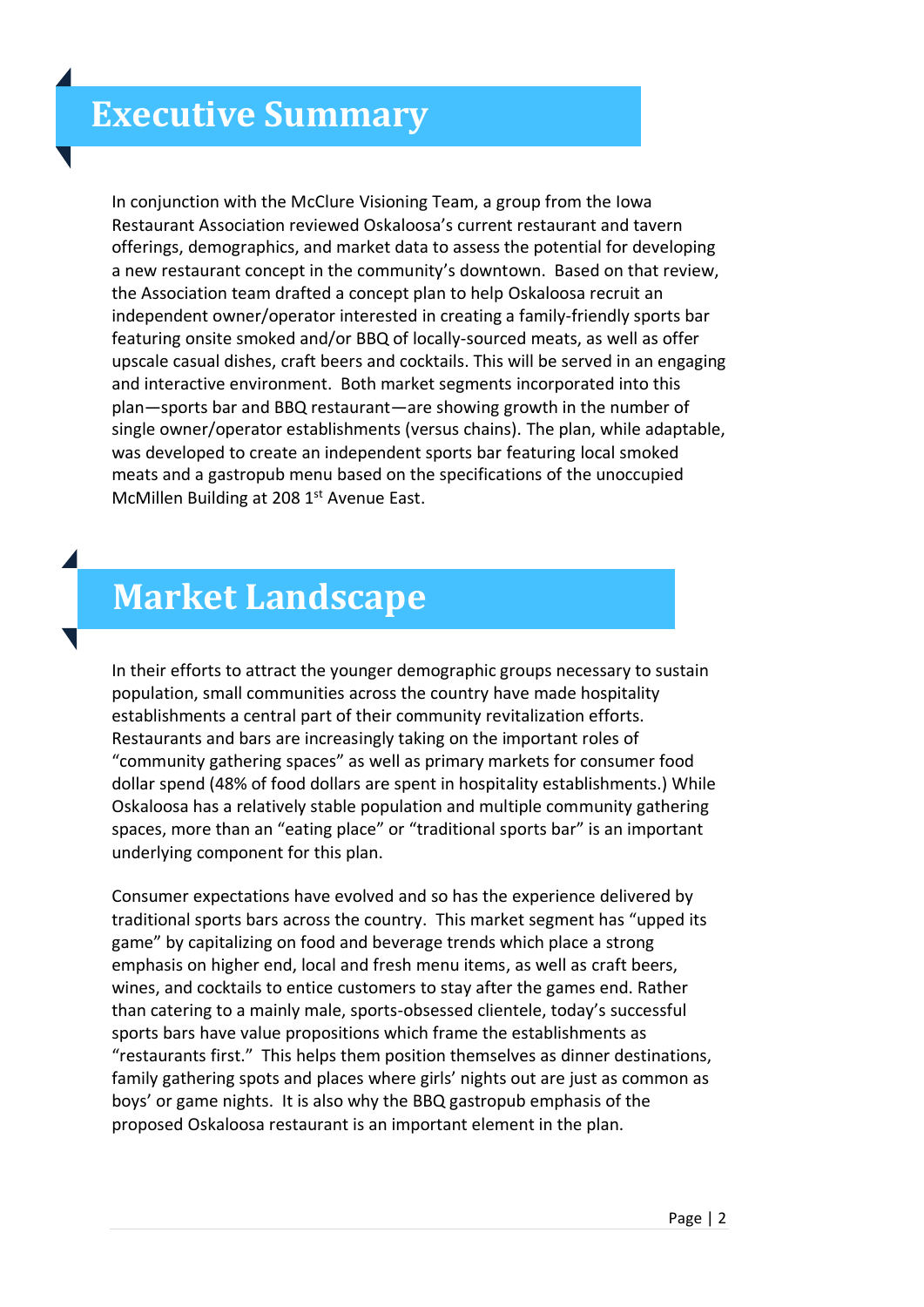Selecting a restaurant name that captures the interest and imagination of a broad spectrum of potential patrons is important. A great restaurant name connects consumers to the experience they can expect. Interestingly, in the world of BBQ restaurants, there is a tried and true methodology to naming an establishment—incorporate the operator's LAST name. In fact today, 64% of the BBQ restaurants in *Southern Living's* definitive *Top 50 BBQ Restaurant List* bear the founder's last name.

For the sake of this plan the Association team took a page from Oskaloosa's history and used the last name of two of the famous explorers tied to the community—Daniel and Nathan Boone. The working name for this plan is **Boone's Ale and Smokehouse**.

#### **Concept**

**Boone's Ale and Smokehouse** will offer a casual full-service 120 seat barbeque restaurant/sports bar with a mix of dining room and bar seating along with a well-conceived carryout strategy. In addition to locally sourced meat, smoked and barbequed onsite, Boone's will emphasize local and seasonal ingredients in an upscale gastropub menu. It will offer Iowa's favorite domestic beers (Bush light, etc.), as well as local and craft beers on tap rotating seasonally--fully exploiting the state's growing appreciation for local craft beers. As a point of local interest, experience, and pride, all of the beers from Oskaloosa's NoCoast Beer Co, should always be available, as the brewery does not have a full scale tasting room and will be a natural marketing referral for **Boone's Ale and Smokehouse.** Cocktails will also feature spirits from Iowa distilleries.

The causal (albeit upscale) cuisine and beverage approach is in line with trends in thriving restaurants today. In fact, three of the top five items in the 2019 "What's Hot Culinary Forecast" chefs' survey feature Hyper-local faire (#1), Natural Ingredients (#2) and Locally Sourced Meat. **Boone's Ale and Smokehouse** will be well positioned to offer all of the above.

Opting for locally-focused alcoholic beverages is also supported by strong market data. In fact, four of the top five alcoholic beverage trends in restaurants today are connected to local and regional production. The previously referenced "What's Hot" chefs' survey ranked top alcohol trends that will work well in **Boone's Ale and Smokehouse** including: Locally produced spirits/wine/beer (#2) Craft artisan spirits (#3), and Regional signature cocktails (#5).

All this being said, to succeed in rural Iowa, a restaurant cannot be pretentious. Consumers still expect value pricing, large portions, and an emphasis on protein. **Boone's Ale and Smokehouse** must deliver all three—on-premise and for carryout. Like comparable establishments in the Central Iowa area, Boone's will have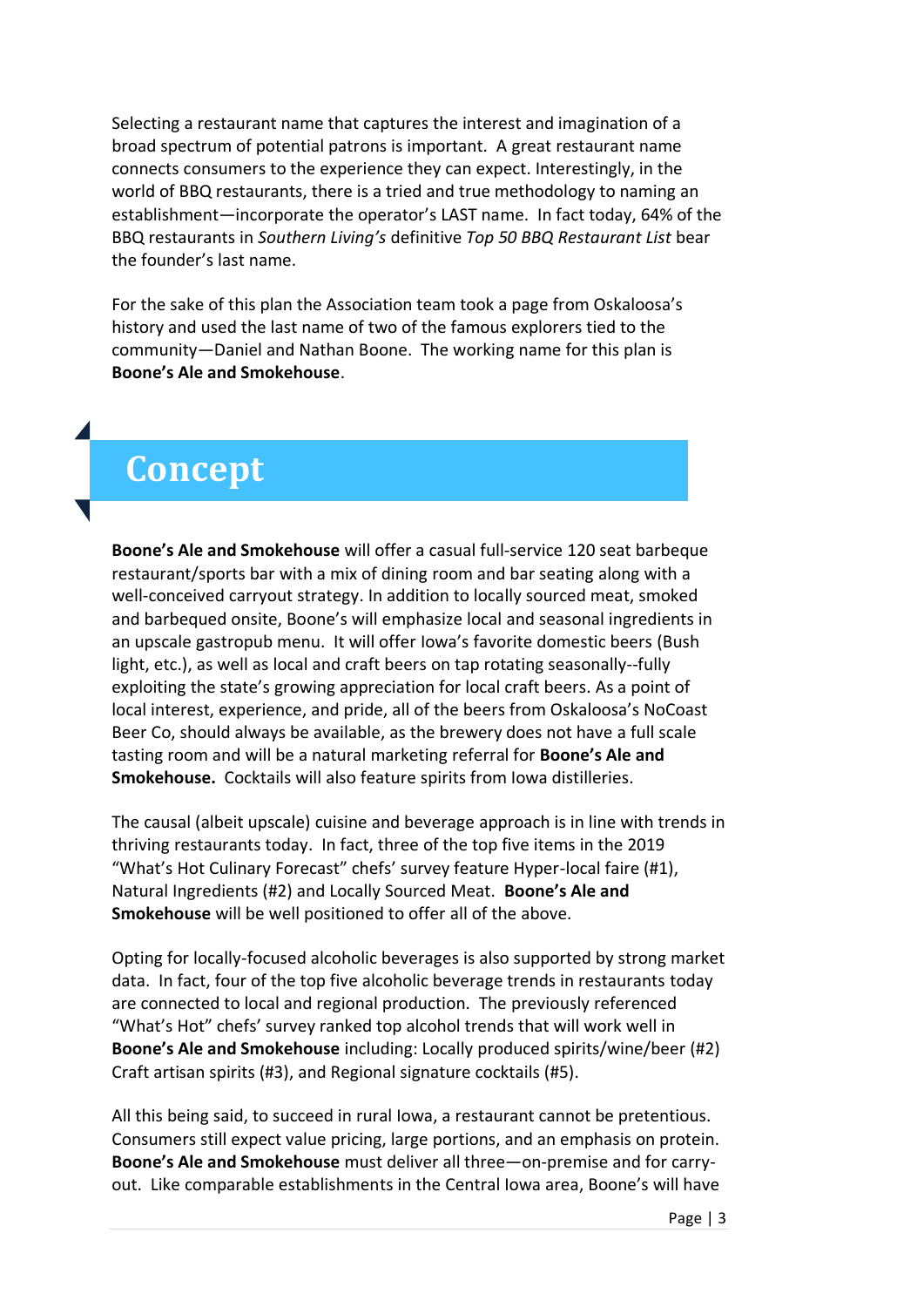a targeted food to alcohol sales ratio of 75% to 80% food to 20 to 25% alcohol sales.

# **Value Proposition**

Today's successful independent restaurant concepts deliver more than great food—they also deliver something "experiential." This doesn't necessarily equate to creating a floor show or overtly interactive event or activity. It simply refers to providing a unique atmosphere or culinary experience—in short, creating something worth traveling for. Data from the National Restaurant Association confirms the importance of this notion. Their recent consumer study found that more than half of adults (56%) say they would prefer to spend money on an experience such as a restaurant, than on an item. What's more, market data shows that that 42% of adults are not currently eating at restaurants as often as they'd like to—so Boone's must become a regular choice for locals.

The sports bar "experience" of **Boone's Ale and Smokehouse** will be selfevident-- replete with televisions tuned to local, national and international sports events. There will always be an air of camaraderie for patrons who will be immediately connected to one another through a shared viewing experience. Because Boone's will feature craft beers and offer a full-on upscale barbeque menu, the expressed desires of locals for somewhere to go and something to eat will be fulfilled. A formal connection to the NoCoast Beer Company should be established and will further create a unique experience. Because, NoCoast does not have a tasting room, Boone's can be the de facto place for people to come after sampling a beer at the brewery. Boone's will be able to serve a full glass of a favorite local beer with some great food.

Great BBQ, local craft beers, your favorite game, and community connection—all will be hallmarks of Boone's.

### **Hours of Operation**

**Boone's Ale and Smokehouse** will focus on a solid lunch and strong dinner sales to locals, as well as a marketing themselves as a "must stop" for visitors who are in town to visit the County Courthouse, downtown, NoCoast, or one of the local companies. Big game weekends and connections to events at William Penn University will also be revenue sweet spots.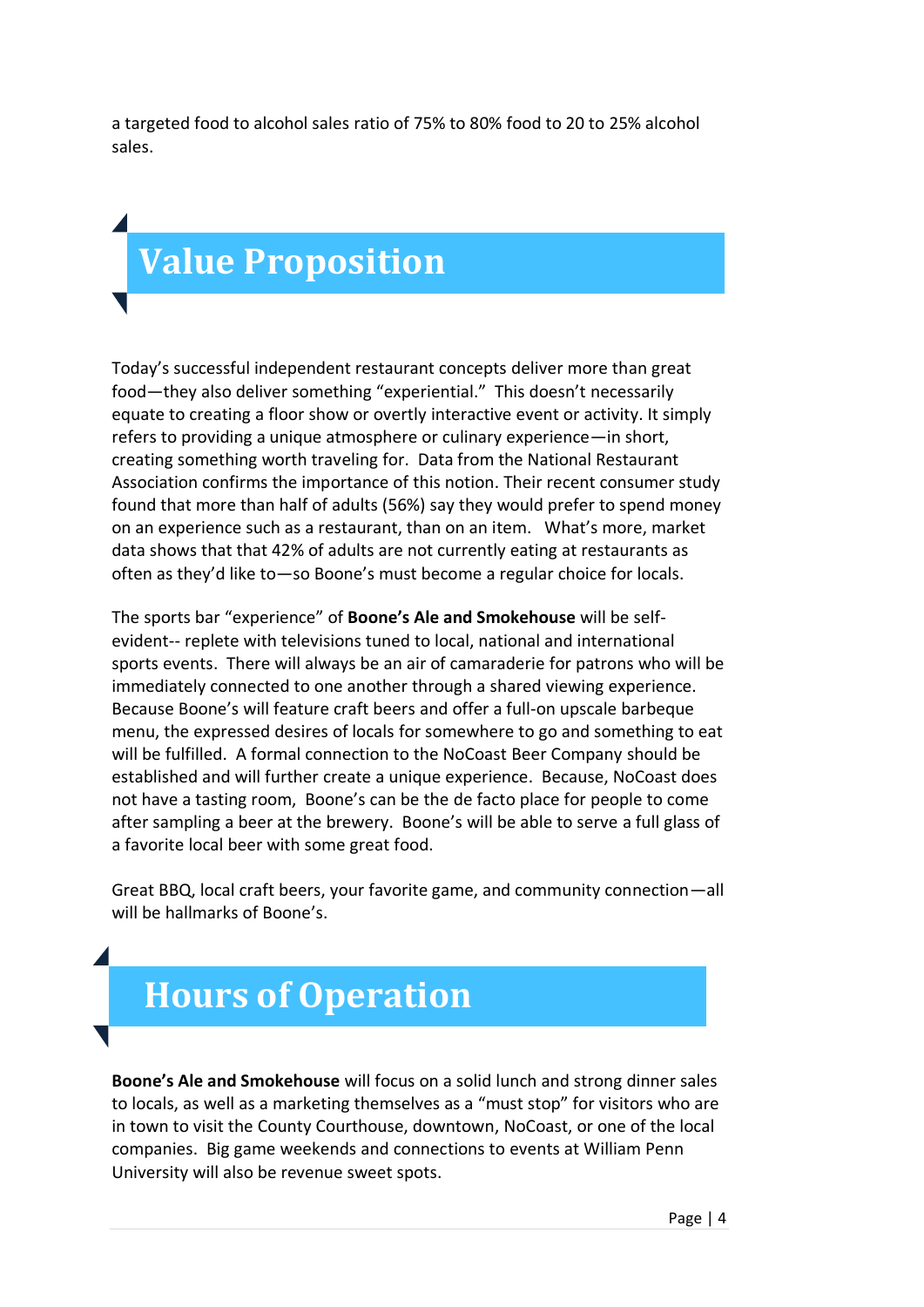#### **Hours of operation:**

| Monday   | 11AM-10PM           |
|----------|---------------------|
| Tuesday  | 11AM-10PM           |
|          | Wednesday 11AM-10PM |
| Thursday | 11AM-10PM           |
| Friday   | 11AM-1AM            |
| Saturday | 8AM-1AM             |
| Sunday   | 8AM-8PM             |

#### **Guest Experience**

*Boone's Ale and Smokehouse* will fully leverage the retro/historic vibe of the building with a fresh, open and minimalistic environment with stripped back floors, brick walls and light paint colors, high ceilings and a well-lit dining area. Tables (versus booths) will be the primary seating option to allow for simple reconfiguration to accommodate different sized groups. High top tables and chairs will be used throughout (versus booths). Eight to 12 flat screen televisions with Direct TV and NFL ticket subscriptions

will ensure everyone's favorite team and/or sport can be seen on a screen. The bar will have a distinct seating section. Designated carryout parking and an easily identifiable pick-up spot for carry-out at the hostess stand or bar will be important.

Much emphasis will be placed to the 12+ beer taps from carefully selected regional craft brewers-- a chalkboard will feature limited and seasonal offerings. NoCoast will be prominently featured.

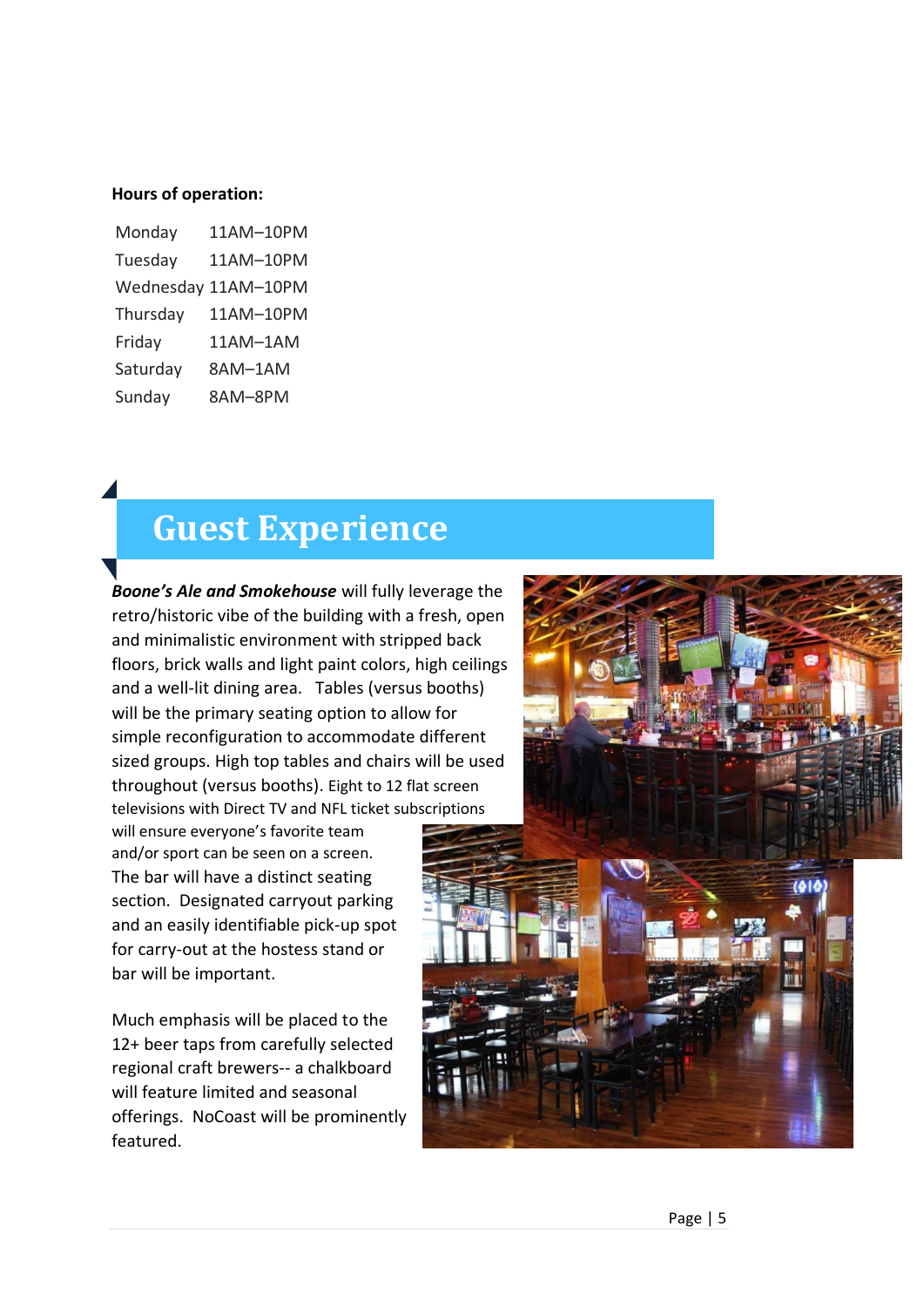BBQ with "gastropub" sides (unique twists on traditional favorites), will be complimented by traditional bar food staples such as gourmet burgers and sandwiches. All will offer unique sides and accoutrements. Foodies will be delighted, but no one will be intimidated when reading the menu.

The primary dining area will seat up to 94 people with additional seating for 24+ at the bar. Because there is space to do it, a community/party room will be created but open only for overflow, large groups or big weekends.

### **Menu and Signature Items**

Studies confirm that barbecue has a wide appeal. In fact, more than 95 percent of Americans say they like barbecue, and nearly one-third say that they eat barbecue or barbecue-sauced foods in any given week." This is important as Boone's will need local patrons to be regulars who come in and/or carryout on a monthly basis.

The popularity of BBQ has translated into \$2.9 billion worth of sales for a niche segment of the U.S. restaurant industry with BBQ restaurant sales showing nearly double the growth of the overall restaurant industry in recent years. The growth in the barbeque restaurant space has also driven an increase in taste for pork by consumers—accounting for a 66% increase in the use of pork butt (the cut of choice for pulled pork sandwiches) in restaurants over the last year.

**Boone's Ale and Smokehouse** local beverage strategy is equally well supported by market data. According to an Iowa Tourism study, production by Iowa's craft breweries and brewpubs is projected to increase to over 146,000 barrels this year. Additionally, in-state consumption of craft beer is on track to surpass 120,000 barrels. That will be a 259% increase over five years. Iowans like beer and increasingly, Iowans like Iowa-brewed craft beer.

**Boone's Ale and Smokehouse** will focus on creating a profitable menu by leveraging local sourcing as much as possible. The menu will feature protein focused dishes and upscale sides.

- Pulled Pork sandwich
- Smoked Chicken
- Burnt Ends
- Brisket
- Gourmet Burgers
- Grilled Portabella
- Reuben Sandwich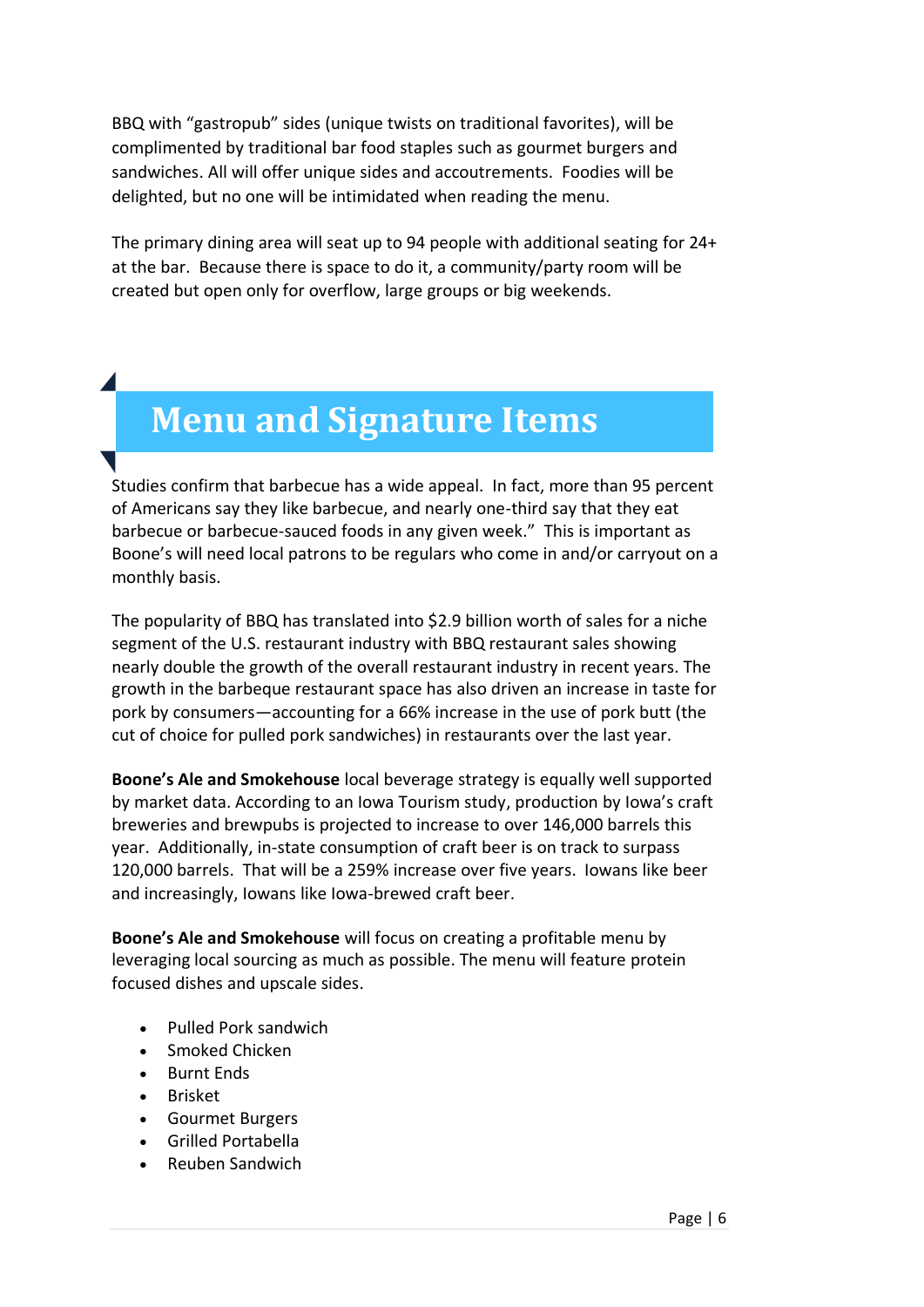• Cuban Sandwich

Seventy-two percent of consumers say restaurant food provides tastes and flavors they can't duplicate at home. Unique and interesting appetizers and sides will be a key feature of the menu—offering unique approaches to traditional "bar food" favorites and could include:

- Deviled eggs
- Pork Belly sliders
- White Cheddar Grits
- Fried Pickles
- Elevated Mac and Cheese
- Red Beans and Rice
- Seasoned Onion Rings and Curly Fries
- Gourmet poppers
- Seasonal and local feature soups and salads

## **Pricing**

One of the greatest mistakes new restaurateurs make is creating too large a menu from the start. It imperative that the operator not stray far from **Boone's Ale and Smokehouse's** primary offering of smoked/BBQ meat. A menu of 25 items including entrees, appetizers, and desserts should be the target. Regardless of the end number of menu options, the single most important step **Boone's Ale and Smokehouse** operators will need to take is engineer a menu for profit.

Many successful restaurants are operating with razor thin profit margins and most consider themselves doing well if they post a net profit of 5%. Iowa's 6,000+ eating and drinking establishments represent \$4.4 billion dollars in annual sales, but if one extrapolates that down to daily net profit, the average Iowa eating or drinking establishment (with a 5% profit margin) is netting just under \$97 per day in profit. There's not much margin for error so knowing the profit margin on every menu item is imperative when creating a menu. There are many free tools available from food distributors to help ensure that every menu item is priced for profit out of the gate.

As a starting point, the target average table check for Boone's on-premise patrons should be \$15 per person for lunch and \$19 per person at dinner.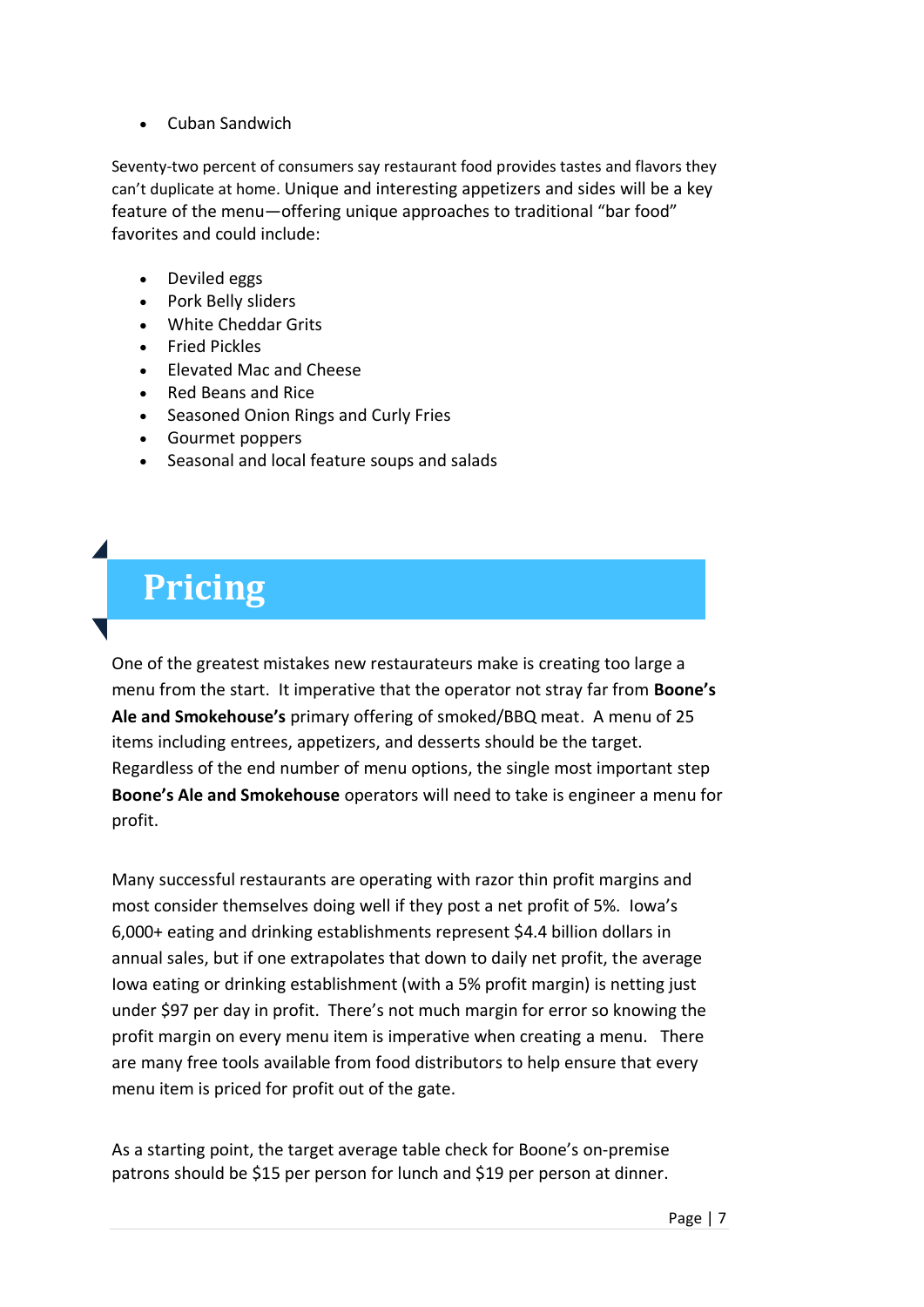Weekend breakfasts should average \$12 per person. This assumes a 80/20 food and alcohol mix. The price of the average appetizer will be \$8, domestic draws \$4, craft beers \$6, signature cocktails \$6 to \$8. Entrees \$12 to \$14—with signature items up to \$17.

#### **The Market**

Oskaloosa is unique in that it is a rural community that has not shown a net loss of population over the past 20 years. With approximately 11,500 people, a good sized school system, a private university with on campus living of 350+ students, and a net gain in adults during the work day of approximately 500, a casual sports bar restaurant concept has many potential patrons to draw from.

The median age of Oskaloosa County residents is 37—which is about the same as the rest of the state. However, the median household income is slightly lower than average estimated at just under \$42K. One unique demographic that is encouraging to a potential restaurateur is the unusually high number of residents who also work in Oskaloosa. This would lead one to conclude that they are also apt to stay in Oskaloosa for entertainment when possible and is also a key reason that Boone's will need a strong carry-out strategy.

Today only 37% of restaurant food is eaten on premise. A full 39% is carry-out with the remainder being drive thru and delivery items. While neither delivery nor drive thru are realistic or desirable given the proposed concept and location, a consumer-friendly technology-based carry-out order and pick up system will be extremely important. In fact, 40% of consumers say that being able to order via a cell phone or computer makes them more likely to order take out or delivery food more often.

#### Where is Restaurant Food Consumed?



## **Competitive Analysis**

While there are nearly 2 dozen places in Oskaloosa that meet the technical definition of operating within the "restaurant industry" (*def: all meals/snacks prepared away from home, including all takeout meals and beverages*) the community does appear to have a gap in its foodservice offerings. A half dozen of the "food venues" are convenience stores, and there is quite a bit of "Fast food," Mexican, and Pizza. Based on the large number of these types of concepts—particularly pizza, it is obvious that the level of interest for "carry out" prepared food in the community is inline with the national trends. The importance of a strong carry-out program cannot be underestimated.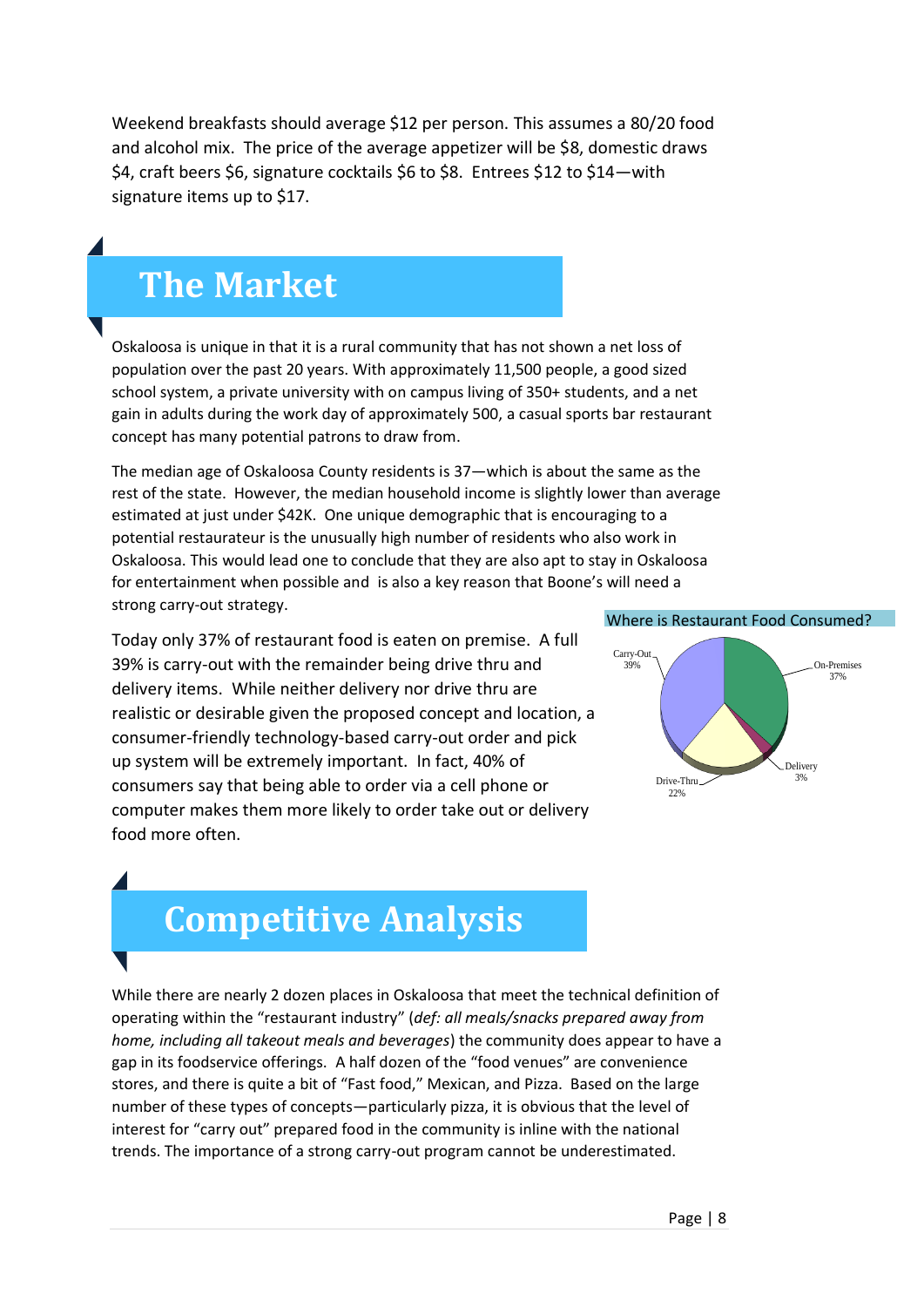That being said, the value proposition of becoming a de facto community gathering place will be key to the long term success of Boone's. The restaurant will have to have a reputation as an easy and often frequented restaurant for those looking for a quick meal and drink or something "better to go."

### **Marketing Strategy**

Given the population base, it will be essential that **Boone's Ale and Smokehouse** focus its marketing efforts on both retention/repeat business and acquisition/ new customer marketing. To do this, a multi-pronged marketing strategy which targets locals, as well as those throughout Mahaska County.

It will not take long for the locals to know **Boone's** is open—the key to building and retaining repeat local business is to ensure the guest experience delivers and locals feel appreciated through retention marketing that supports community programs and local loyalty. Whether it's through a mug club, birthday program or loyalty club, **Boone's Ale and Smokehouse** will need to proactively "invite" residents of Oskaloosa and Mahasaka County to come in multiple times per month and/or order carry-out meals. Additionally, T**he Boone's Ale and Smokehouse** needs become part of the community by providing visible and real support to key community events and businesses—in particular NoCoast Beer Co.

Local breweries have become tourism destinations, but complicated liquor laws in Iowa prohibit them from doing many of the things breweries in other states can do. The brewery currently has no option for selling full glasses of beer for consumption on site. **Boone's Ale and Smokehouse** can take advantage of this, by forming a relationship with NoCoast Beer Company. If the restaurant commits to carrying all of their brews (available directly) **NoCoast** can send visitors to the restaurant to buy full glasses along with some great food. Collaborative marketing via social media, coupons/discounts and signage should be explored.

Building an online presence will be critical to retention as well as acquisition efforts. It will be important to create a responsive design-based website—that automatically sizes to the format of the screen (phone, tablet or computer). It will be imperative to claim **Boone's Ale and Smokehouse's** name and address on key search sites such as Google Places, Yelp and TripAdvisor. This needs to be done prior to open and should include all of the critical components to a strong online presence—directions, menus, and hours and include an easy-to-use multiplatform online ordering system.

From day one, the restaurant staff will gather e-mail addresses and create an enewsletter to promote seasonal beer and food introductions, tastings, events and specials. Initially, marketing will be conducted using a free package from Mail Chimp.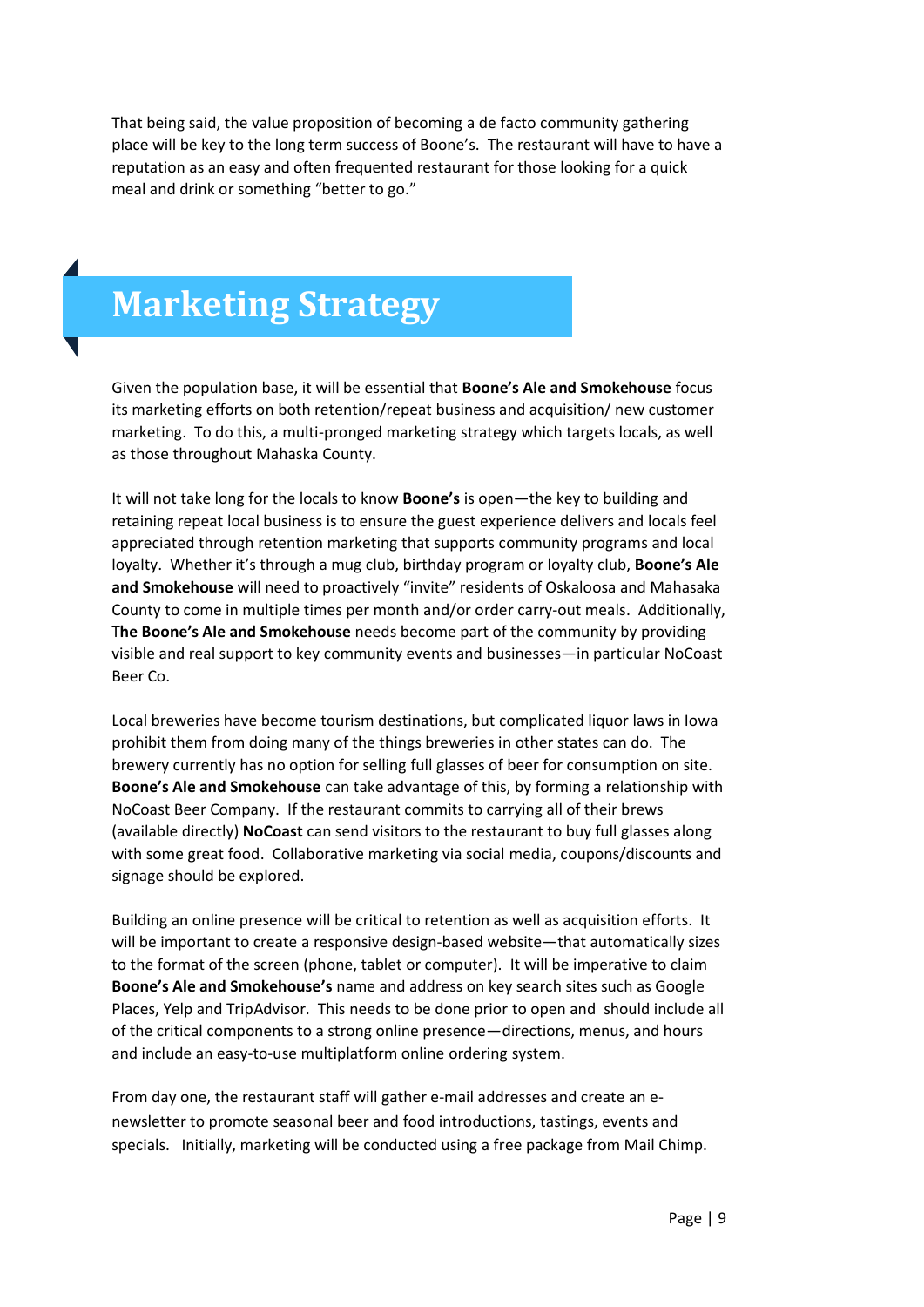Building from the e-mail list, Boone's will create a loyalty program. Customers in [loyalty](http://fitsmallbusiness.com/create-loyalty-program/)  [programs](http://fitsmallbusiness.com/create-loyalty-program/) return twice as often. **The Boone's Ale and Smokehouse** should offer free birthday dinners, anniversary incentives, and happy hour specials on beer and appetizers. It should create more than customers, it should create a culture.

Additionally, because Oskaloosa is a small community with a strong school system, Boone's should be very visible as a supporter of the local high school teams, as well as William Penn's teams. Local involvement and promotion of charitable causes through enews, Facebook and when possible in the restaurant, will be an important part of a complete "good neighbor" and "family friendly" marketing strategy. Today's consumers (60%) say they consider social responsibility as an important factor when choosing a restaurant.

Old fashioned road signage is still an impactful marketing tool and if possible should be placed on Highway 63 to help building awareness and name recognition.

Given the demographics of Oskaloosa, Facebook will be an important marketing tool. Facebook is the most popular social media site in the United States—with 53% of US online users accessing Facebook several times per day. Facebook was also the [most popular social media app of Millennials](https://www.statista.com/statistics/266280/social-media-apps-us-millennials/) but what's more interesting is that Facebook crosses all demographic groups in significant numbers and it has a high degree of sustained engagement. In 2014, U.S. users spent an average of [39](https://www.statista.com/statistics/324290/us-users-daily-facebook-minutes/)  [minutes on the site every day](https://www.statista.com/statistics/324290/us-users-daily-facebook-minutes/) and the social network has become a part of [daily](https://www.statista.com/statistics/346167/facebook-global-dau/)  [online usage](https://www.statista.com/statistics/346167/facebook-global-dau/) for millions of users. Facebook has hugely benefited from the mobile social growth in recent years with mobile users also showing [strong](https://www.statista.com/statistics/290492/mobile-media-apps-daily-engagement-rate-of-us-users/)  [engagement rates](https://www.statista.com/statistics/290492/mobile-media-apps-daily-engagement-rate-of-us-users/) compared to other social media apps.

Facebook is also especially effective for micro target key groups for retention and acquisition purposes for as little as \$5 per day.

### **Operations**

Oskaloosa will have to create a strong incentive package to attract an owner/operator for **Boone's Ale and Smokehouse**. The identified building is twice the space needed to operate a table service restaurant in the area. While the consulting team understands the desires of the owner to sell or lease the entire building for a hospitality space, best practice numbers suggest that the total necessary area to open a restaurant like **Boone's Ale and Smokehouse** is approximately 3850 square feet. This includes 1155 square feet for a kitchen and just under 2700 square feet for a dining area with 94 seats and the remainder for a bar and required storage. The rest of the building could be used for a secondary purpose including an event/catering space.

The most likely to succeed candidate to be enticed by an incentive package will be a potential owner/operator with both front of the house and back of the house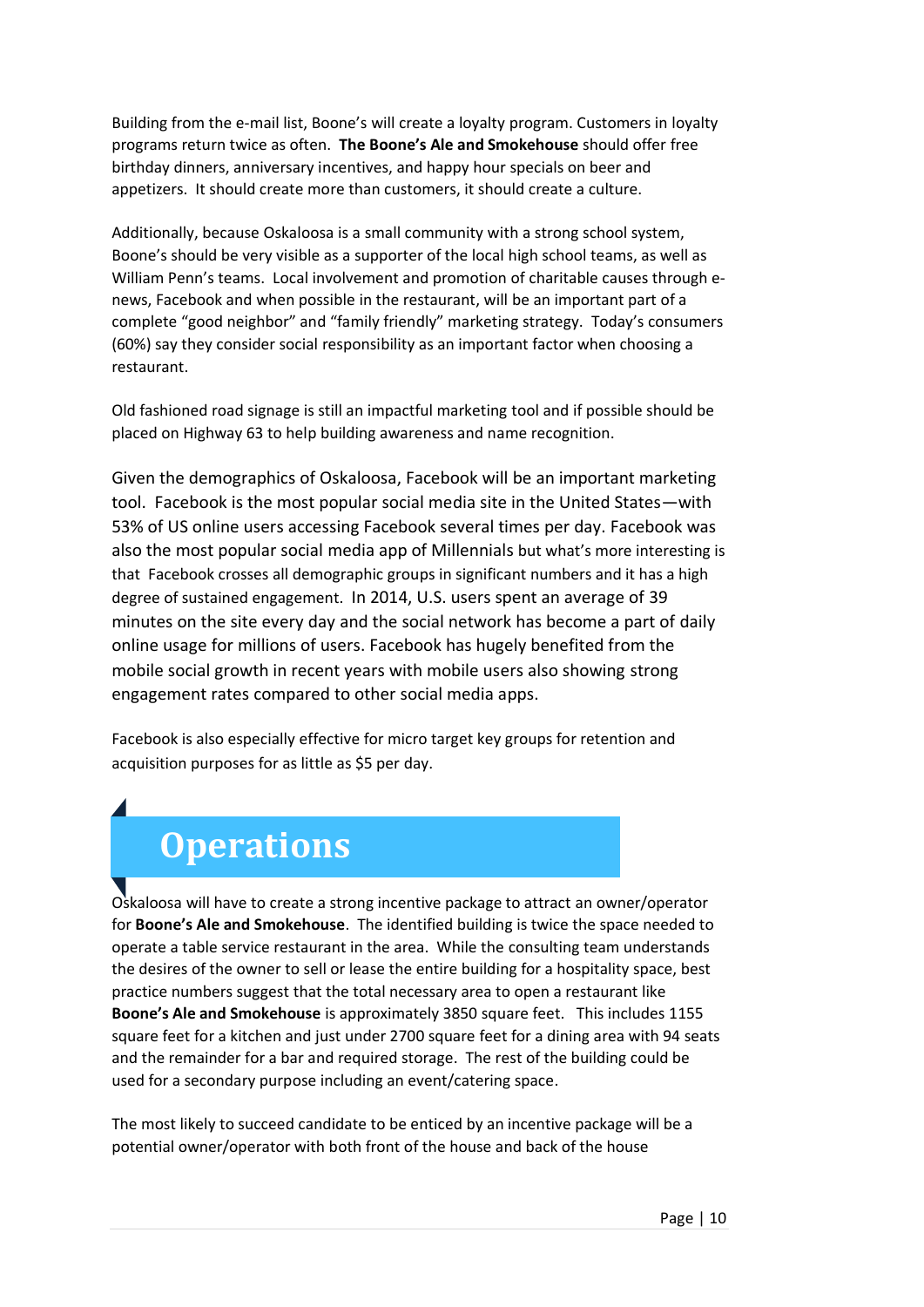experience and if possible, someone with ties to the area. He or she will need to be very "present" and visible in the restaurant.

There are several difficult market areas dynamics that the owner/operator of a new Oskaloosa restaurant will encounter. The most difficult will be attracting and retaining quality workforce. Today, 39 % of restaurant operators point to attracting and retaining workforce as their number one concern—ranking even higher than whole sale food prices, the economy and attracting more customers.

In order to provide a high-touch, quality dining experience for our guests, the restaurant will need to have a versatile, knowledgeable and skilled staff—equally able to talk about food and beer. Recruiting staff will be one of the biggest challenges for this new restaurant. Estimated staff needs is approximately six staff per shift. Front of the house (FoH - Service staff) - every 5–6 tables 1 staff per shift. Back of the house (BoH - Kitchen staff) - 4 staff for 80 cover restaurant, per shift. Supporting Staff - 1–2 staff (busser, dishwasher ) - 1 to 2 respectively per shift.

All staff will initially be paid relative to the prevailing wage (\$8 to \$14 per hours depending on their roles and experience), and will be eligible for merit raises based on performance after 3 months and then annually. The service staff will be paid the current server wage of \$4.35 per hour plus tips with an expected gross wage of \$15+ per hour. Because there is usually some error in hiring during the first weeks of any operation, if possible, slightly overstaffing initially is important. This way if some of the staff don't work out, there are still adequate numbers of trained personnel to provide a strong first impression.

The owner/operator will need to develop detailed operations manuals for front- and back-of-house staff as part of the restaurant development process. These manuals will be used for training, for ongoing assessment of operations, and will be adapted as the restaurant matures to reflect best practices.

#### **Purchasing/Supply Chain**

As locally sourced protein and produce will be signature ingredients, having reliable sources of high quality product will be important to success. Therefore, where possible, it will be helpful to develop relationships with local producers to purchase pork, chicken, beef and seasonal vegetables. Native breweries are able to self distribute in Iowa, so beyond NoCoast, it will be important to establish relationships with a beer distributor who can fulfill local brews, as well as other Iowa breweries. Ongoing food items and other products will be bid and sourced by one or more of the major food purveyors such as Reinhart Foodservice, Sysco or Martin Brothers.